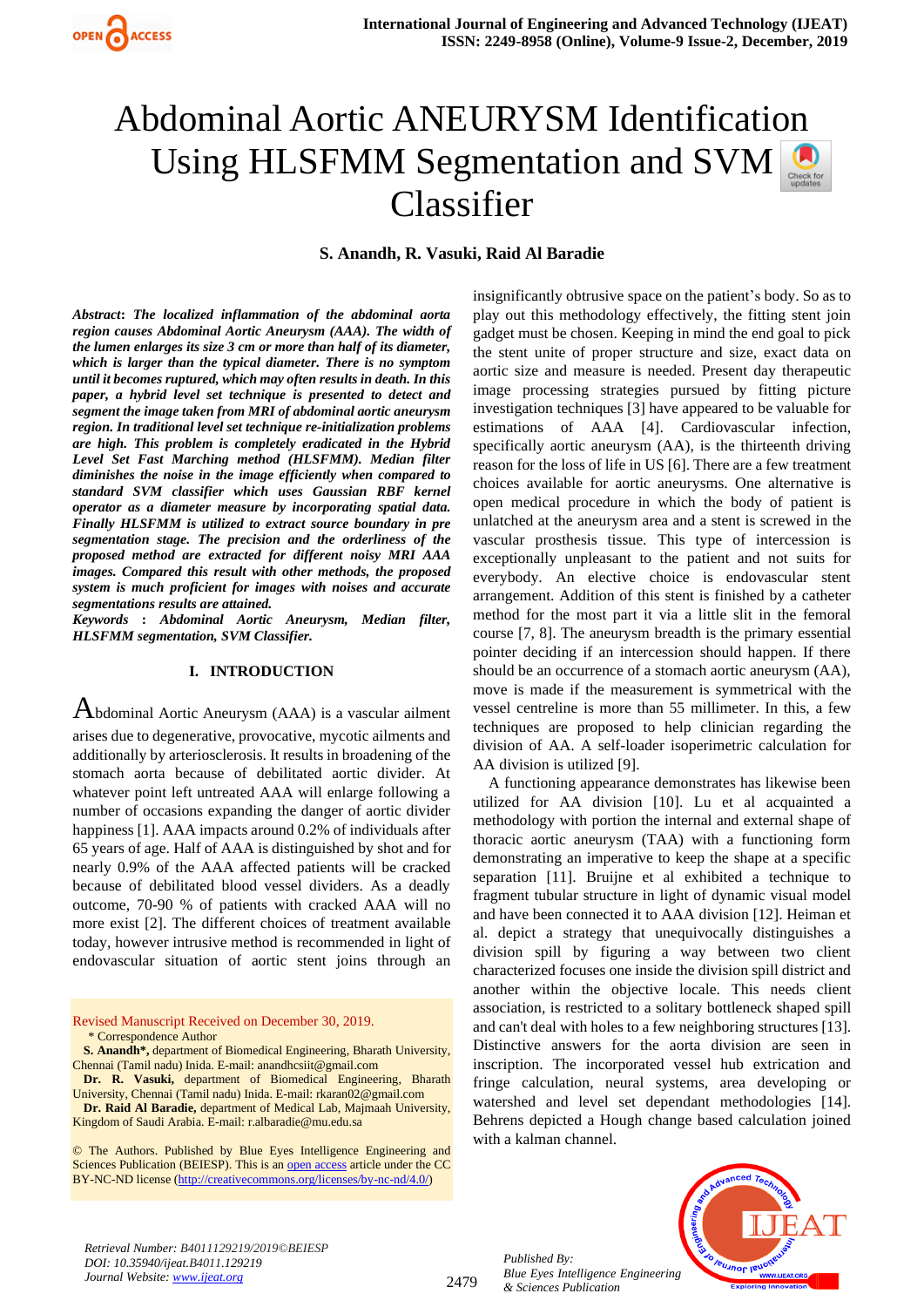The disadvantage of this methodology was, in any case, the requirement for three clients chose parameters in particular, the beginning stage of the aorta, the aorta span, and a rough hub bearing. He built up a completely programmed division strategy for the aorta, utilizing a Hough change based deformable surface model invention. In contrast with Behrens method, the proposed technique joins progressively from the earlier anatomical learning regarding the state of the aortic curve and subsequently no manual instatement is required [15]. In order to leveling the CTA images, an anti geometric dispersion method was used. The Lumens are found from the pre-processed image by two steps first segmentation then morphological operation. Confinement of the abdominal lumens is established by applying geometric data, scientific morphology and clustering experimentation. It is very difficult to segment the inner and outer wall of the AAA region. Hence the systematic segmentation and measurement of AAA is done in [16]. To identify the thrombus in the cardiovascular system, 3-D level set and anisotropic dispersal are used and 3D CTA image data is applied here. The geometric deformable model such as Active contours methods depending on region or edge by utilizing partial distinctive equation (PDE) executed by level sets. The Courant Friedrichs Lewy (CFL) is a stability condition for explicit Finite Distinctive Method (FDM) for tracking curves. For delineating and reducing the connections at fragile boundary, a diffusion function has been used [17]. For key measurements of the necessitate stent candidate has been considered for appropriate, measurements from the images. Automatic detection and segmentation is realized from 3D attribute of the CT. First luminal centre is identified for segmentation. The measurements of diameter are in vertical with the vessel direction and a real 3D path length of the lumens is followed by ESM for each matched region [18]. Using RF data the B-mode images were reconstructed and further image processing was performed in Mathematics. For the image filtering process Laplacian of Gaussian (LoG) filter is used which boosts the vessel wall. On the other hand, the angle may be inaccurate and also the placement of the ultrasound transducer is a physical process [19]. To produce FE mesh for the systematic analysis of AAA from the standard medical CTA data, a hierarchical method is developed. Discretization is denoted by hexahedral-dominated mesh. Users without skills can be handles' this method in medical image processing and computational mechanics [20].

In the present system introduces a new method called hybrid level set for increasing the efficient segmentation, accurate boundary values with curves are obtained. Compared with the conventional level set methods in hybrid level set model eliminates the reinitialization problems. It is implemented in some areas like medical image processing, remote sensing and in computerized vision. In noisy images the drawback is reduced and computation time is reduced using the median filter and spatial kernel fuzzy c means clustering. First the noise is reduced by applying median filter then spatial kernel fuzzy c means clustering is used in order to get the de noised image. The final step is applying hybrid level set to extract the object boundary using pre-segmentation procedure. The precision and the orderliness of the proposed method for various abdominal aortic images are described. Hence the experiment shows that it is very efficient method for the noisy images and accurate segmentation is applied.

## **II. RECENT WORKS**

Several existing approaches which were described previously for change detection issues are given below:

Moti Freiman et al. [21], present an iterative model-compelled diagram cut calculation to divide Abdominal Aortic Aneurysm (AAA) thrombus. Provided an underlying division of the aortic lumens, the proposed technique consequently portions the thrombus by repeatedly integrated force dependent diagram min-split division and geometrical parametric models fitting. The geometric models successfully compel the chart min-cut division from "spilling" to close-by vein and organ. Exploratory outcomes on AAA CT dataset yields hearty divisions of the AAA thrombus quickly PC time with an average outright size contrast of 10.0% and average volume cover mistake of 11.9% with practically identical to the bury onlooker blunder. Roger C. Cap et al. [22] built up the new procedure as volume rendering. It is a significant and essential system for logical perception. One surely understood application region is the reproduction and representation of yield from medicinal scanner like figured tomography. 2-D grey value cuts created by the scanner are reproduced and shown as a 3D display. Size perception of restorative pictures should find two critical issues. In the primary place, it is hard to portion restorative outputs as individual material in light of on force esteems. This would results in volume which contains a lot of irrelevant or superfluous materials. Next, despite the fact that greyscale pictures are the ordinary technique for showing therapeutic volumes; these sorts of pictures are not really fitting for featuring areas of enthusiasm inside the volume. Investigations of the practical framework have demonstrated that each of the power esteem is hard to identify in a greyscale picture. In such circumstances, shading is much viable visual element, as the low stage visual framework could quickly and precisely identify the nearness or nonappearance of a specific target shading in a multiple hued picture. Achia Kronman et al. [23] present another technique for the location and adjustment of division spills in volumetric medicinal pictures. Division spills happen if the division volume grows external to the real target limit as a neighbouring structure. This technique distinguishes the division spill premise limit by angle size probability characterization, fits a surface up to the break premise limit, and isolates the hole from the objective structures in the wake of finding their basic limit. Our strategy is programmed, does not depend on earlier data, and is free of the underlying division technique. Exploratory assessment on 140 divisions of kidney and stomach aortic aneurysm from tomography filters using basic division strategies yield a change of 55.6%  $(stat=14.5)$  and 49.5%  $(std=19.4)$  in the average surface separation and the volume cover blunder among the underlying and the remedied divisions. Egger J et al. [24] presented a technique for sectioning the epithelial (external) level of aoric aneurysm in tomography-angiography acquisition is exhibited. Our technique begins by registering the lumens centreline among the clients characterized seed focuses which fill in as limits to the degree of the injury.

*Retrieval Number: B4011129219/2019©BEIESP DOI: 10.35940/ijeat.B4011.129219 Journal Website[: www.ijeat.org](http://www.ijeat.org/)*

2480

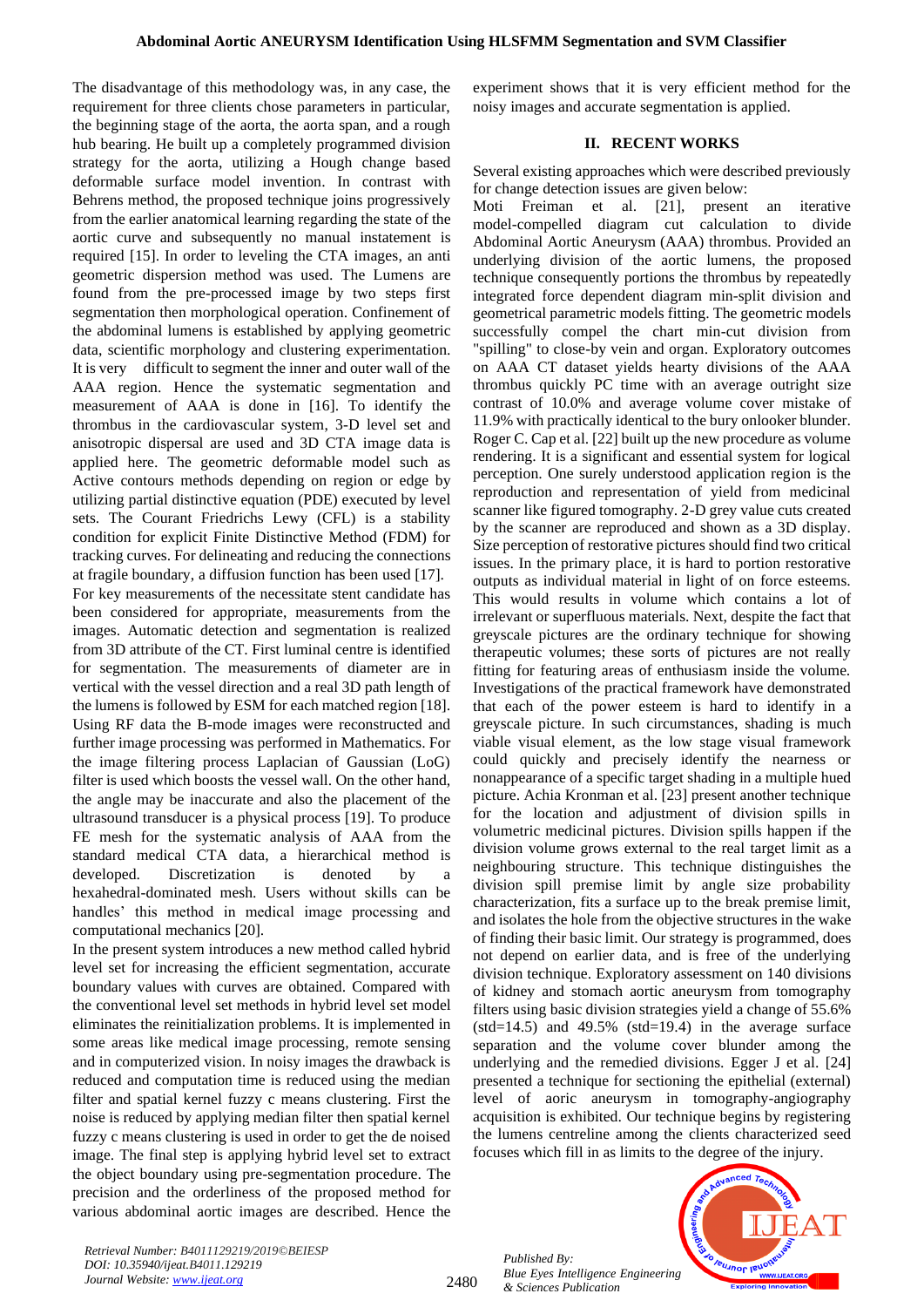

The centreline decides the Multiple Planar Reconstruction (MPR) plane which shows the vessel hybrid segments. At that point, the client physically sections the epithelial surface of the primary proximal MPR planes to resize a form. Starting here, a circle is drawn: Initially, the shape is utilized to form a confined pursuit locale in the neighbouring distance MPR planes via the centreline. The voxel of the adjoining MPR planes inside this pursuit district and the voxel on which the shape itself suits are utilized to make a coordinated diagram. At that point, the mincut of the diagram is computed, making an ideal division of the AA verge on the nearby MPR planes. This fragmented shape fills in as a beginning stage for the circle, which is then executed over again.

Josu Maiora et al. [25], show a technique for AAA. It is a neighbourhood enlargement of the Aorta which happens among the renal and iliac corridors. The debilitating of the aortic divider prompts its distortion and generates thrombus. As of late, this method utilizes treatments which include the addition of an endovascular prosthetic (EVAR), the benefit of which is insignificant intrusive methodology, yet additionally expects observing to break down postoperative patient results. So as to adequately survey the progressions experienced after medical procedure, it is important to section the aneurysm, which is an exceptionally tedious assignment. Here we depict the underlying consequences of a new dynamic learning mixture scheme for the self-loader identification and division of the lumens and the AAA thrombus, which utilizes picture force highlights and discriminative Random Forest classifiers.

Stefanie et al. [26], proposed a crossbreed deformable modeling technique for segmenting the AAA thrombus using NURBS surface which functions on two parameters mapping to a surfaces in 3-D space. B-Spline surface is used to design the deformation therefore; it gives stronger smoothness constraints non-uniform distribution. Data sets are big in size; so better performance is reached by this deformation modeling. A less estimation is needed because of the less amounts of operating points. NURBS surface smoothness limitations of the division avoid leakage in the nearby region. Most accurate results are obtained by this algorithm. The minor manual post processing is acceptable which is visually inspected by the medical experts. But the segmentation result accuracy is not obtained till now. Splitting and merging of structures of our deformation model should be allowed. Difficult bifurcation position is a major drawback of this model.

Tuan D. Pham et al. [27] presents a new approach of a nonlinear dynamic modeling and stochastic structure categorization of AAA. Image markers are used for the determination and management of rupture risk treatment which requires no accurate AAA image division. Measuring the regularity of image signals is the main concept of this process. Nonlinear dynamic model combined with hidden Markov model is developed to remove imaging markers for danger prediction. Testing of more inclusive data is needed which is the main disadvantage of this method.

T. J. Ellis et al. [28] proposed another approach of structural segmentation from 3-D medical datasets. Partial Distinctive Equation (PDE) is used in Level sets and it is widely applied in image segmentation. Comparing to conventional level set methods, the velocity of curve development and the division results are enhanced considerably. The edge based method requires less parameter and the region dependent method requires more parameter and setting of these parameters is more complicated due to complex structure. In this paper, the intensity issue in homogeneities and the fragile boundaries in the images are reduced. But division of the thrombus size is challenging hence accurate results cannot be obtained.

Cosmin et al [29]. Proposed a method for segmentation uses multiplanar reformatted slice (MPR). In 3-D CT information, thrombus cannot be easily identified from neighboring tissues which are external to the aorta. Machine learning techniques and extra attributes to detect the aortic outer walls are combined together, which contains both lumens and thrombus. The graph-based method intended for recovering the aortic boundaries in multiple planar reformatted slices, the channel responses of a phase congruency channel and distance dependent components are the cost modules of this technique. For this classifier, hyper parameters are found by using evolutionary algorithm. The separation of the true lumen and thrombus is the toughest task. The kNN has achieved better results compared to the SVM, but in rare cases it is a disadvantage of this method.

Marleen et al [30] presents a methodology for localizing and segmenting bifurcated aortic endograft using computerized tomography angiography (CTA) pictures. The user point out the primary and the final marker, and the rest of the markers are identified without human intervention. There are three stages, a graft contour detection is performed initially in the CT-slice, then the reformatted slices are aligned orthogonal with the approximate graft axis, and the segmentation is utilized from the next method which performs contour detection. The advantage of this method is, when the marker location is identified, its artifact can be detected. The method may be made more robust .The accuracy is less that less accurate diameter measurements, graft curvature and torsion measurements.

#### **III. PROPOSED SYSTEM DEVELOPMENT**

 In this method partial differential equation by a numerical scheme is applied, Curve circulation is a famous method. The core idea is to create an initial curve in the direction of the minimum cost potential function. These methods are a conceptual framework for a tool for numerical analysis of surfaces and shapes. The essential process involved in the proposed segmentation algorithm is given in figure 1. A suitable filter is applied on the part of the AAA MRI dataset to obtain the ROI thereby reducing the segmentation time. For this, median filter is used to reduce the noise in the image second stage SKFCM is applied to extracts image finally HLSFMM is applied to segment the accurate boundary images. To segment the thrombus boundary, the HLSM is utilized initially to the thrombus for obtaining the boundary curves by which the thrombus boundary is reconstructed. More than one boundary is detected in level set methods simultaneously, and multiple initial contours can be placed.



*Retrieval Number: B4011129219/2019©BEIESP DOI: 10.35940/ijeat.B4011.129219 Journal Website[: www.ijeat.org](http://www.ijeat.org/)*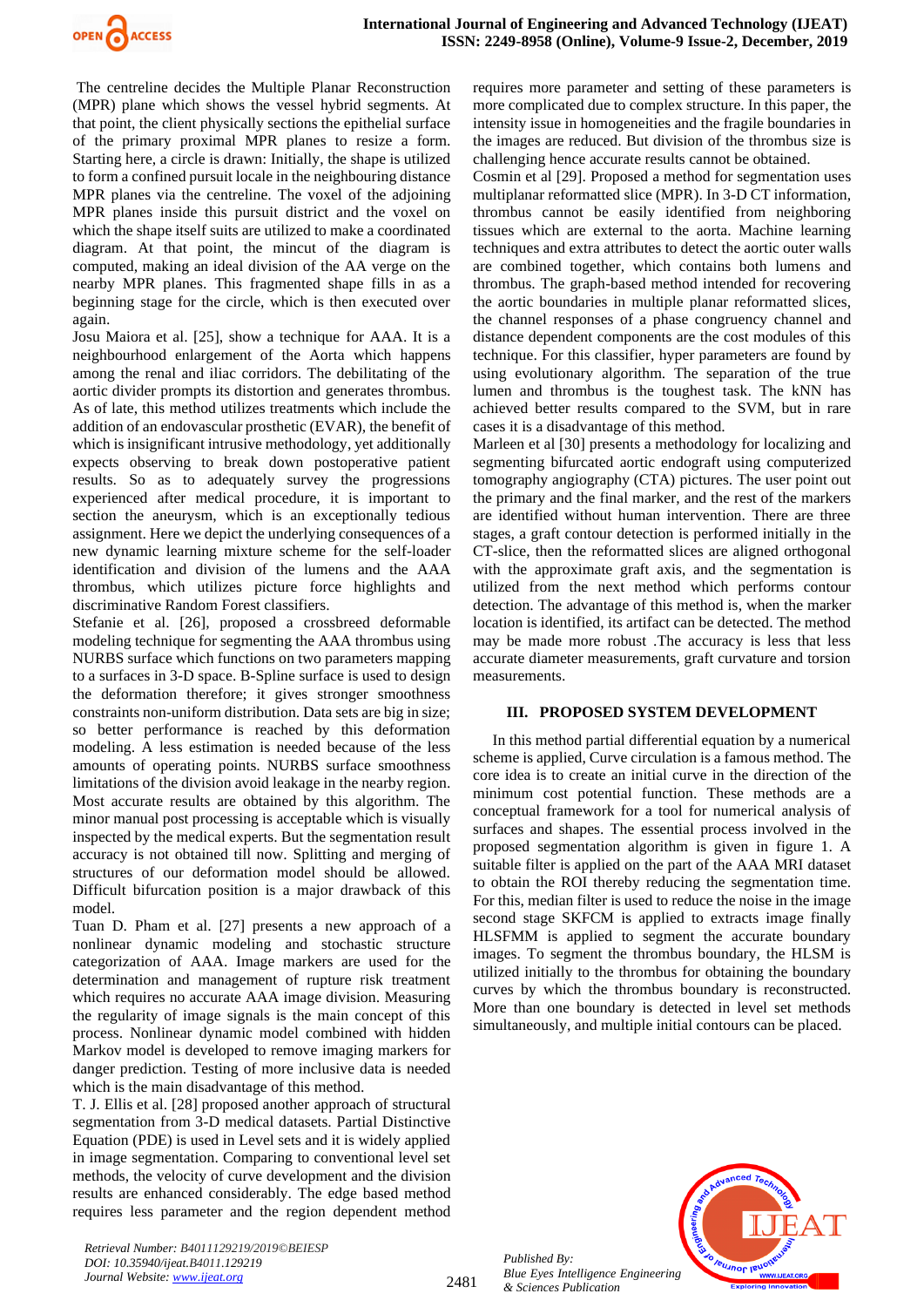

**Fig 1: Process Flow of AAA identification**

The proposed work shown in figure 1 is split into four levels as preprocessing, feature extraction, segmentation and classification.

## **3.1 PRE-PROCESSING**

The obtained original RGB images from the dataset are transformed into Gray scale images using conventional color conversion method. The preprocessing complexity is thus minimized and the processing will be done quickly.

The image is split into a series of blocks with  $N \times N$  (pixel) size for each block and this is the essential unit of the change detection. This method is known as "hot spot" identification.

## **3.2 FEATURE EXTRACTION**

To simplify the resource quantities which are required for accurate elaboration of a large set of information, feature extraction is used. For feature extraction Spatial Kernel FCM transform is utilized. In numerical analysis and functional analysis, a Spatial Kernel FCM is used. The spatial kernel FCM allocates the chosen picture pixels in a database "X" and the centre values are assigned, finally membership esteems are tabulated.

In normal feature extraction process, a window from the picture with definite size is chosen. Then the phase concurrency amplitude and orientation for each pixel are calculated for the particular template to extricate the feature content of edge enhancement. Next, the template picture is divided into extend beyond block as spatial areas with cell having pixel. Finally, the extracted features for all blocks are

*Retrieval Number: B4011129219/2019©BEIESP DOI: 10.35940/ijeat.B4011.129219 Journal Website[: www.ijeat.org](http://www.ijeat.org/)*

collected over the template window. Thus the feature vectors are obtained and fed to the classifier.

# **3.3 MEDIAN FILTER**

Median filter is utilized for denoising the obtained MRI picture. The image is divided into three domains such as spatial, frequency and wavelet domains. The two types of spatial domain filter are linear filter and non linear filter. Here we used a simple and powerful nonlinear median filter introduced by Tukeyet in 1977, familiar to eliminate salt and pepper noise (impulse). It is mostly utilized in the digital image processing to smoothen and filter for preserving edges in the images. Depending on the shape and size of the filter mask, the amount of noise is reduced. The intensity esteems among two points are also reduced by the median filter. In this filter mean value is placed instead of pixel value .Let the input image be  $P(x,y)$ 

Steps in median filter are given below:

Select a 2-dimensional window W of size 3x3.

Compute V\_med which is the median of the pixel esteems in windows is V.

P $(x,y)$  is replaced by V med

Repeat the steps until the total image is processed.

## **3.4 SPATIAL KERNEL FCM (SKFCM)**

In image processing grouping and division are very closest terms. Pixels with similar attributes are split depending on the variables like spatial data and distance measures in the clustering methods. The result of the grouping process is delineated in the spatial domain as various areas for segmentation process. Several resemblance metric like interval, affinity, amplitude are divided in clustering. Spatial FCM (SFCM) was introduced in order to reduce the noises and outliers but less amount of noise is removed. Spatial Kernel Fuzzy C Means Clustering (SKFCM) is introduced to provide better and faster segmentation result compare to SFCM and FCM alone. Using conventional FCM method, SKFCM integrates spatial data and utilizes Gaussian RBF kernel operator. It gives best result in numerous applications.

#### **3.4.1 SKFCM ALGORITHM**

There are six steps:

➢ Assign the chosen picture pixels of the database "X" and fix the centre value  $\epsilon$  with m as weighting exponent for every fuzzy membership function.

 $\triangleright$  Sponsorship values U ij are computed against every centres of the pixels such that.

$$
U_{ij} = \frac{\left(1 - K(x_j, v_i)\right)^{-1/(m-1)}}{\sum_{k=1}^{c} \left(1 - K(x_j, v_i)\right)^{-1/(m-1)}}
$$

 $\triangleright$  calculate new centre values  $V_i$ 

$$
V_i = \frac{\sum_{j=1}^n W_{ij}^m x_j}{\sum_{j=1}^n W_{ij}^m}
$$

 $\triangleright W_{ij}$  is a new membership value which is calculated,

$$
W_{ij} = \frac{U_{ij}^{\mathcal{B}} S_{ij}^{\mathcal{S}}}{\sum_{k=1}^{c} U_{ij}^{\mathcal{B}} S_{ij}^{\mathcal{G}}}
$$

$$
S_{ij} = \sum_{k \in NR(x_j)} U_{ij}
$$

2482

Here NK $(x_i)$  represents a block window lied in the spatial domain  $x_i$ 

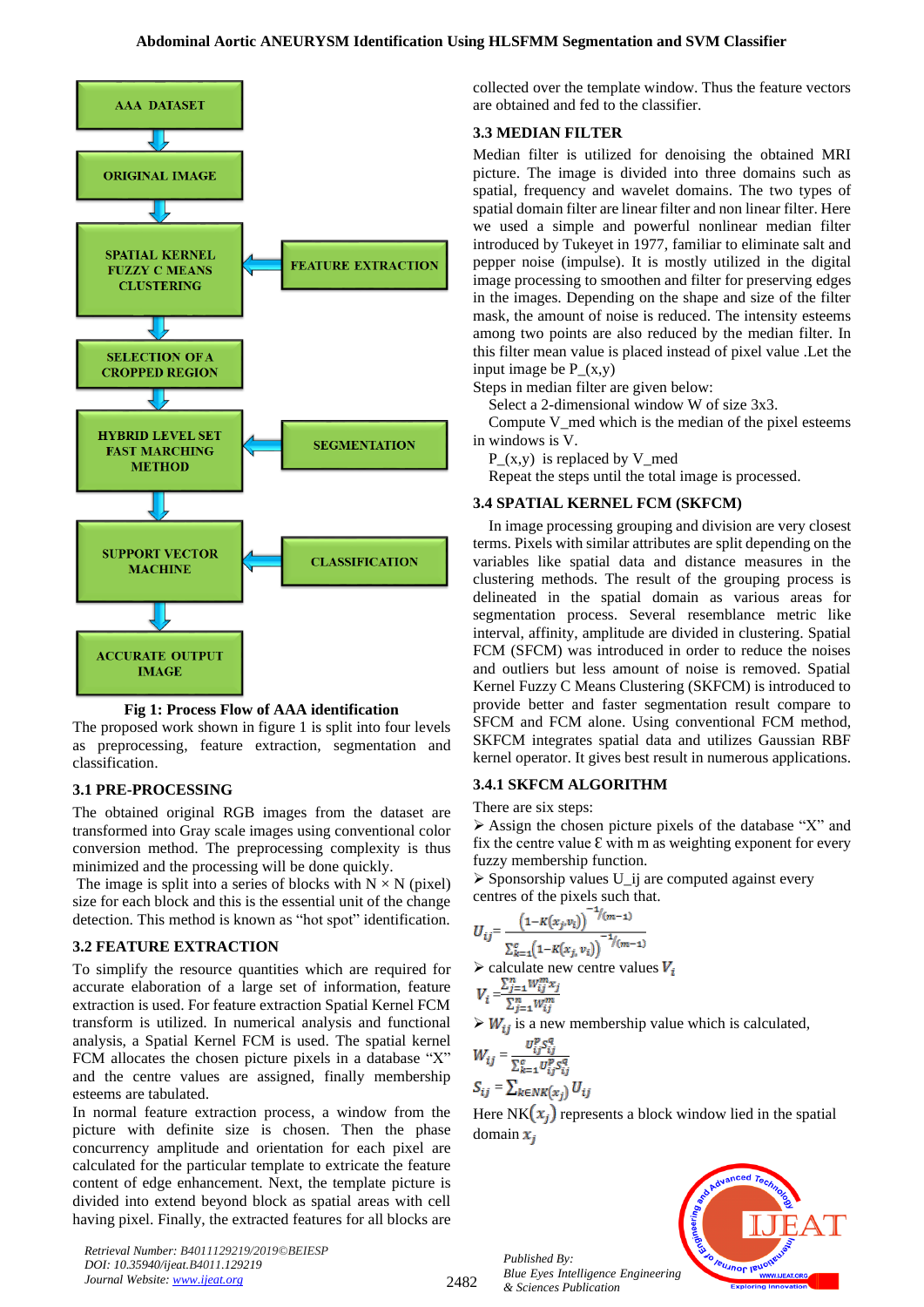

 $\triangleright$  J is Objective function which is determined by,

$$
J = 2\sum_{i=1}^{v} \sum_{j=1}^{n} W_{ij}^{m} (1 - K(x_j, v_i))
$$

 $\triangleright$  The condition  $\{J(i)-J(i=1)\}\leq \epsilon$  for threshold of termination is evaluated with termination condition as  $E$ . Stop the procedure if the criteria is satisfied , otherwise repeat from the second step until it satisfies the condition.

#### **3.5 SEGMENTATION AND CLASSIFICATION**

The HLSFMM removes time-dependent velocity without any limit on the sign. The raw grey scale pictures are processed to enhance the structure visualization which is used in analysis. After the feature extraction, dimensionality minimization is performed on the feature vector and the segmented picture will be classified using a segmented picture will be classified using a supervised machine learning algorithm (Support Vector Machine (SVM)). It can classify and regret the issues by observing the shape and size variations, of the image to produce the accurate results.

#### **3.5.1HBLSFM method**

Active contour is denoted as Level Set Method (LSM). The level set function (LSF)  $\phi(x, y, t)$  with outline as zero level set  $X(s, t)$  is

$$
\Phi[X(s,t),t] = 0
$$
 (1)  
Dynamic parametric contour X(s, t) created from ACM with  
s as parameter and t as time normal direction of the curve  
circulation is represented as,

$$
\frac{\partial X}{\partial t} = FN
$$
 (2)

Where speed is denoted by  $F$  and normal vector is  $N$  for  $X$ curves. Equation (1) represents the curve evolution captivated by extra terms  $X(s,t)$  as a time varying LSF  $\phi(x, y, t)$ . This assumes positive esteems outside the level set and negative esteems inside the level set, and the normal vector is given by,  $N = (\nabla \phi | \nabla \phi)$ .

Equation (2) is rewritten by using equation (1)

$$
\frac{\partial \phi}{\partial t} = F|\nabla \phi| \tag{3}
$$

where, ∇ - gradient operator. Level set evolution (LSE) considers the benefit of expressing outlines in complex topology and represented in the Equation .3. By using regularity re-initialization techniques the drawbacks can be eliminated and defined mathematically as,

$$
\frac{\partial \phi}{\partial t} = sign(\phi_0)(1 - |\nabla \phi|) \tag{4}
$$

Where,  $sign(\phi_0)$ - sign function of  $sign \phi_0$ . Reinitialization problem is reduced in hybrid level set method. To illustrate the required location of zero level set outlines it utilizes distance regularization and energy terms. Amplitude gradient of LSF at its lower positions with the necessary contour is strained by potential function. Let  $\phi: \Omega \to R$  be the LSF in  $\Omega$ domain and energy function is represented as

$$
\varepsilon(\phi) = \mu R_p^{(\phi)} + \varepsilon_{ext}(\phi) \tag{5}
$$

 $R_{p}^{(\phi)}$  - Regularization term.  $\mu$  - Constant.  $\varepsilon_{ext}(\phi)$  - Energy external term.  $R_n^{(\phi)}$  can be defined as,

$$
R_p^{(\phi)} = \varepsilon_{ext}(\phi) \int_{\Omega} p(|\nabla \phi|) dx \tag{6}
$$

P – Energy density function.  $\varepsilon_{ext}$  - External energy, which is used to accomplish a minimum position during the zero level

*Retrieval Number: B4011129219/2019©BEIESP DOI: 10.35940/ijeat.B4011.129219 Journal Website[: www.ijeat.org](http://www.ijeat.org/)*

set of LSF  $\phi$ . The external energy can be minimized by solving LSE equations. The *p* of regularized separation is represented as,

$$
p = p_1(s) = \frac{1}{2}(s-1)^2\tag{7}
$$

 $p_1(s)$  – Potential function. Where s =1 is the minimum potential value.  $R_n^{(\phi)}$  is mathematically given by,

$$
p(\phi) = \frac{1}{2} \int_{\Omega} (|\nabla \phi - 1|)^2 \tag{8}
$$

From equation (6)  $R_p^{(\phi)}$  Gateaux derivative function of which is given by,

$$
\frac{\partial R_p}{\partial \phi} = -div \Big( d_p \big( |\nabla \phi| \big) \nabla \phi \Big) \tag{9}
$$

From linearity of Gateaux derivative and equation (5) is written as

$$
\frac{\partial \varepsilon}{\partial \phi} = \mu \frac{\partial R_p}{\partial \phi} + \frac{\partial \varepsilon_{\text{ext}}}{\partial \phi} \tag{10}
$$

 $\frac{\partial \varepsilon}{\partial \phi}$  - Gateaux derivation of outer energy. From the equations (9) and (10),

$$
\frac{\partial \varepsilon}{\partial \phi} = \mu \operatorname{div} (d_p (|\nabla \phi|) \nabla \phi) - \frac{\partial \varepsilon_{\text{ext}}}{\partial \phi} \tag{11}
$$

The influence of regularization separation in HLSFME can be seen from equations (10) and (11) from which the  $\mu R_p(\phi)$  gradient of the energy given by,

$$
\frac{\partial \phi}{\partial t} = \mu \operatorname{div} \bigl( d_p \left( |\nabla \phi| \right) \nabla \phi \bigr) \tag{12}
$$

Let us consider  $I_0$  as the image on  $\Omega$  domain, edge indicator term is g which is defined as,

$$
g = \frac{1}{1 + |\nabla G_{\sigma} + I_0|} \tag{13}
$$

 $G_{\sigma}$  - Gaussian kernel for image smoothening .LSF $\phi: \Omega \to R$ , energy function  $\varepsilon(\phi)$  is given by,  $\varepsilon(\phi) = \mu R_p(\phi) + \lambda L_q(\phi) + \alpha A_q(\phi)$  (14) where

$$
\varepsilon_{ext}(\phi) = \lambda L_g(\phi) + \alpha A_g(\phi)
$$
  
\n
$$
\lambda > 0, \alpha \in R \text{ is the coefficient of energy function } L_g(\phi) \text{ and }
$$
  
\n
$$
A_g(\phi) \text{ is identified as}
$$

$$
L_g(\phi) = \int_{\Omega} g \delta(\phi) |\nabla \phi| dx
$$
 (15)  

$$
A_{g(\phi)} = \int_{\Omega} g H(-\phi) dx
$$
 (16)

H – Heavy side functional,  $\delta$  - Dirac delta functional,  $L_{\alpha}(\phi)$ - used to calculate the integration of g via zero LSE of  $(\phi)$ .  $A_{g(\phi)}$  - calculates the weighted location of the region.  $\delta$ , H,  $L_g$ ,  $A_g$  – estimated by smoothening functions  $\delta_{\varepsilon}$  and  $H_{\varepsilon}$ . The energy function is given by,

$$
\varepsilon_{\varepsilon}(\phi) = \mu \int_{\Omega} p(|\nabla \phi|) dx + \lambda \int_{\Omega} g \delta_{\varepsilon}(\phi) |\nabla \phi| dx + \alpha \int_{\Omega} g H_{\varepsilon}(-\phi) dx
$$

$$
(17)
$$

Solving gradient flow, the vitality function equation (17) is reduced by



*Published By: Blue Eyes Intelligence Engineering & Sciences Publication* 

2483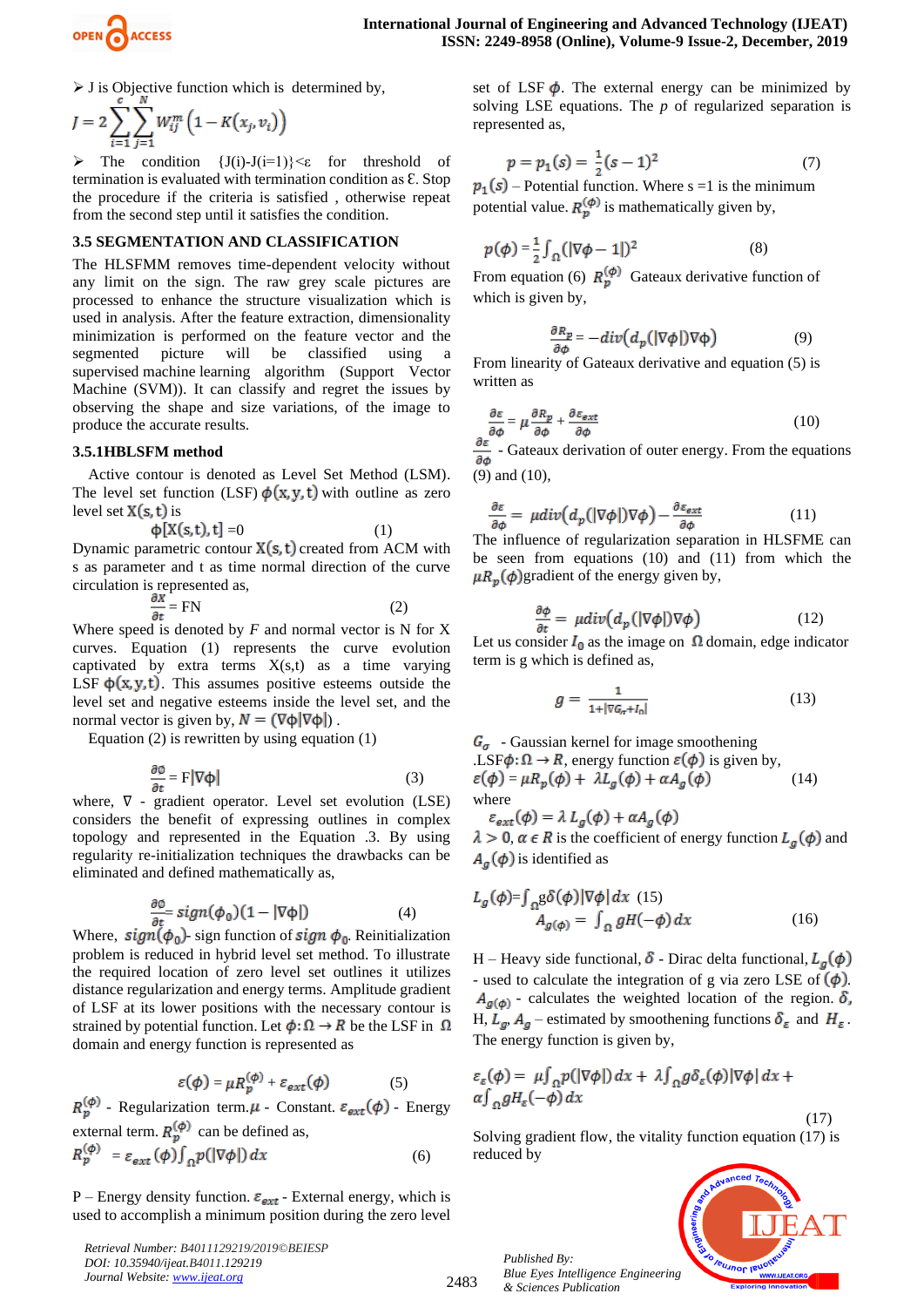$$
\frac{\partial \phi}{\partial t} = \mu \text{div}\big(d_p\left(|\nabla \phi|\right) \nabla \phi\big) + \lambda \delta_{\varepsilon}(\phi) \, \text{div}\Big(\frac{\nabla \phi}{|\nabla \phi|}\Big) + \alpha g \delta_{\varepsilon}(\phi) \tag{18}
$$

First term is denoted as distance regularization. Balance two terms are denoted as energy .It is the edge based model used for segmentation.

Table shows the validation metrics for the experiments performed with conventional LSM and HLSFMM algorithm, With the HLSFM algorithm, the maximum Dice similarity coefficient is obtained by cluster is identified as a thrombus. Compared with the conventional level set method HLSFMM is efficient.

| Method              | Overlap     | Jaccard     | Dice          | <b>FN</b>     | FP            |
|---------------------|-------------|-------------|---------------|---------------|---------------|
| LSM <sub>1</sub>    | $.80 + .06$ | $.69 + .10$ | $.81 + .07$   | $.20 + .06$   | $.18 + .10$   |
| LSM <sub>2</sub>    | $.79 + .08$ | $.69 + .11$ | $.81 \pm .08$ | $.21 \pm .08$ | $.15 \pm 11$  |
| LSM <sub>3</sub>    | $.77 + .07$ | $.70 + .11$ | $.80 + .08$   | $.21 + .07$   | $.12 + .11$   |
| HLSFMM1             | $.87 + .09$ | $.74 + .08$ | $.85 \pm .06$ | $.12 \pm .07$ | $.18 \pm .06$ |
| HLSFMM <sub>2</sub> | $.78 + .09$ | $.69 + .11$ | $.81 + .09$   | $.23 + .90$   | $.15 \pm .10$ |
| <b>HKSFMM3</b>      | $.80 + .08$ | $.70 + .10$ | $.82 + .08$   | $.20 \pm .08$ | $.16 + .10$   |

# **IV. EXPERIMENTAL RESULTS**

In this paper CT MRI of AAA image is taken. The original AAA MRI with noise is shown in figure 2. Median filter is utilized for denoising the image and the denoised picture is presented in figure 3. This denoised picture is given to



**Fig2. Input image for Pre-processing**



**Fig3. Median filter output image**

*Retrieval Number: B4011129219/2019©BEIESP*

*DOI: 10.35940/ijeat.B4011.129219 Journal Website[: www.ijeat.org](http://www.ijeat.org/)*

SKFCM algorithm for obtaining the C-means clustered image with enhanced edge as given in figure 3. After preprocessing stage, HLSFMM is performed on the picture to obtain the final segmented picture (Fig 5).



**Fig4. Binary Converted Image**



**Fig5. Clustered Image with Fuzzy C means algorithm**



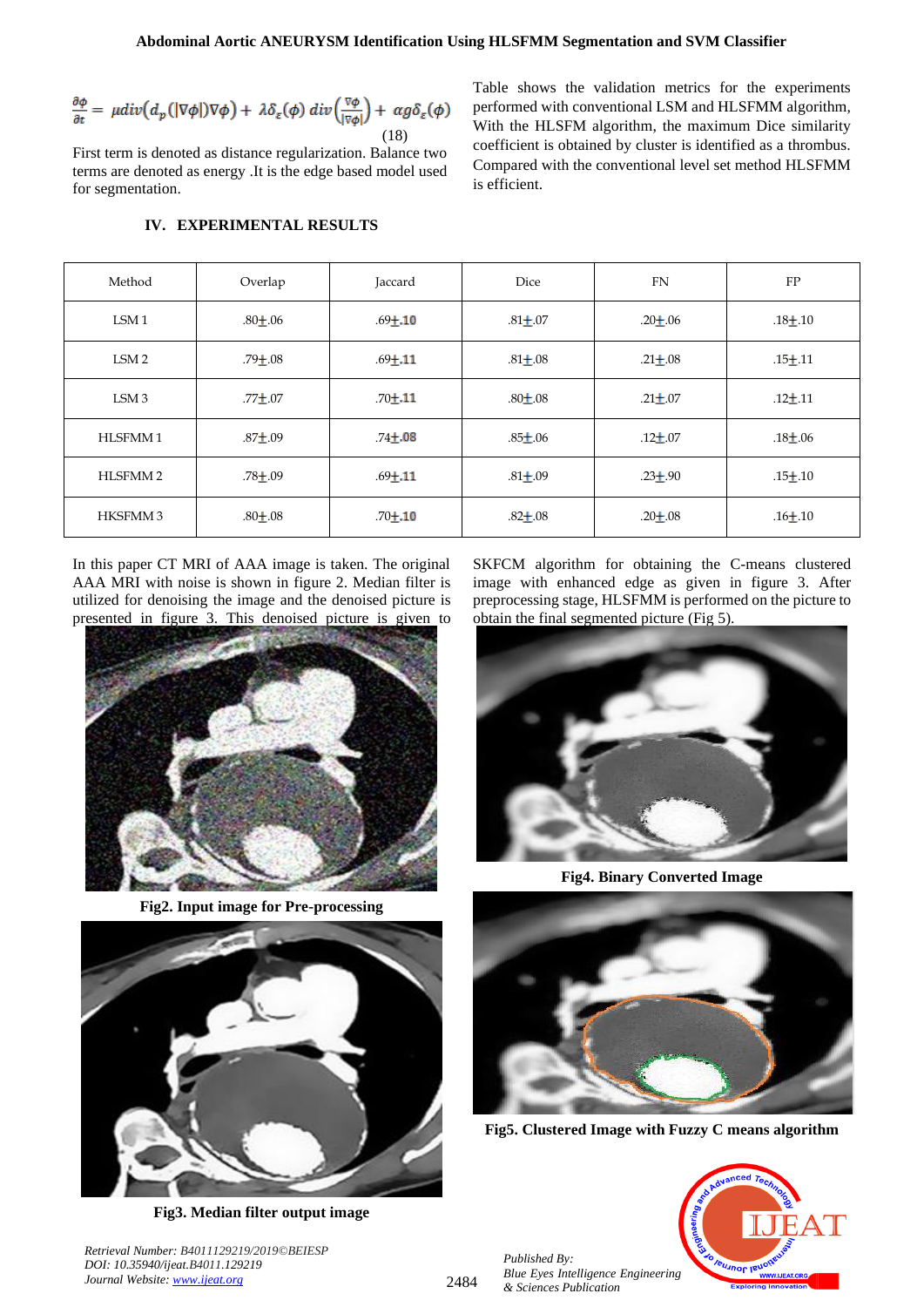



**Fig6. Segmented Image using proposed approach**

|                  | <b>ACCURACY</b>     |                     | <b>PRECISION</b>    |                     |  |
|------------------|---------------------|---------------------|---------------------|---------------------|--|
| <b>IMAGE NO.</b> | <b>WITHOUT</b>      | <b>WITH</b>         | <b>WITHOUT</b>      | <b>WITH</b>         |  |
|                  | <b>OPTIMIZATION</b> | <b>OPTIMIZATION</b> | <b>OPTIMIZATION</b> | <b>OPTIMIZATION</b> |  |
| <b>IMAGE 1</b>   | 82.5                | 85.4                | 82.6                | 85.8                |  |
| <b>IMAGE 2</b>   | 81.2                | 86.7                | 83.8                | 87.2                |  |
| <b>IMAGE 3</b>   | 83.7                | 86.9                | 84.2                | 87.6                |  |
| <b>IMAGE 4</b>   | 82.9                | 86.4                | 85.6                | 88.15               |  |
| <b>IMAGE 5</b>   | 83.3                | 88.3                | 84.7                | 87.49               |  |

The above table provides the deviation MRI AAA images with HLSFMM segmentation and SVM classifier by conducting the experiment with the similar pictures.

|                  | <b>F-SCORE</b>      |                     | <b>COMPUTATION TIME(ns)</b> |                     |  |
|------------------|---------------------|---------------------|-----------------------------|---------------------|--|
| <b>IMAGE NO.</b> | <b>WITHOUT</b>      | <b>WITH</b>         | <b>WITHOUT</b>              | <b>WITH</b>         |  |
|                  | <b>OPTIMIZATION</b> | <b>OPTIMIZATION</b> | <b>OPTIMIZATION</b>         | <b>OPTIMIZATION</b> |  |
| <b>IMAGE 1</b>   | 80.9                | 75.5                | 0.82                        | 0.93                |  |
| <b>IMAGE 2</b>   | 78.5                | 76.8                | 0.84                        | 0.96                |  |
| <b>IMAGE 3</b>   | 76.4                | 74.2                | 0.80                        | 0.84                |  |
| <b>IMAGE 4</b>   | 74.6                | 75.6                | 0.82                        | 0.88                |  |
| <b>IMAGE 5</b>   | 82.8                | 77.5                | 0.74                        | 0.80                |  |

The streamlining to decrease the hunt dimensionality would marginally expand the calculation extend however the execution of the proposed framework is well-improved with respect to order exactness, accuracy and f-score esteem. Time parameter is undermined with division and arrangement exactness.

## **V. CONCLUSION**

A hybrid level set method is proposed in this research to detect and segment the picture taken from MRI of Abdominal aorta region. In standard level set method, reinitialization problems are high. Re-initialization problem is totally eliminated in the Hybrid Level Set Fast Marching method (HLSFMM). Median filter reduces the noise in the image efficiently. Associated with standard Fuzzy C Means algorithm, Support Vector Machine (SVM) is utilizing the Gaussian RBF kernel utility as a distance parameter by incorporating spatial data. This method is contrasted with the recent extraction methods. The performance is evaluated in terms of Accuracy, coefficient, overall presentation and error rate and noise.

### **REFERENCES**

- **1.** P. Polterauer, T. Hlzenbein, J. Nanobashvilli, *et al.*, .Das abdominal aortic aneurysm,. *Wiener Medizinische Wochenschrift* 6a, pp. 15.18, 1998.
- 2. Physiology and function from multidimensional images,. in *Proceedings of the SPIE Medical Imaging*, E. A. Hoffman, ed., pp. 323.337, 1996.
- 3. A. P. Dhawan and S. Juvvadi, .Knowledge-based analysis and understanding of medical images, *Computer Methods and Programs in Biomedicine* 33, pp. 221 .239, 1990.
- 4. M. Garreau, J. L. Coatrieux, R. Collorec, and C. Chardenon, .A knowledge-based approach for 3-d reconstruction and labeling of vascular networks from biplane angiographic projections,. *IEEE Transactions on Medical Imaging* 10, pp. 122 .131, 1991.
- 5. S. Loncaric, D. Kovacevic, and E. Sorantin, .Semi-automatic active contour approach to segmentation of computed tomography volumes,. in *Proceedings of SPIE Medical Imaging*, 3979, 2000.
- 6. Sakalihasan N, Limet R, Defawe O D., Abdominal Aortic Aneurysm. Lancet 2005; 365: 1577––89
- 7. Blankensteijn J D., Impact of the EVAR-1 and DREAM Trials, Endovascular Today March 2005



*Retrieval Number: B4011129219/2019©BEIESP DOI: 10.35940/ijeat.B4011.129219 Journal Website[: www.ijeat.org](http://www.ijeat.org/)*